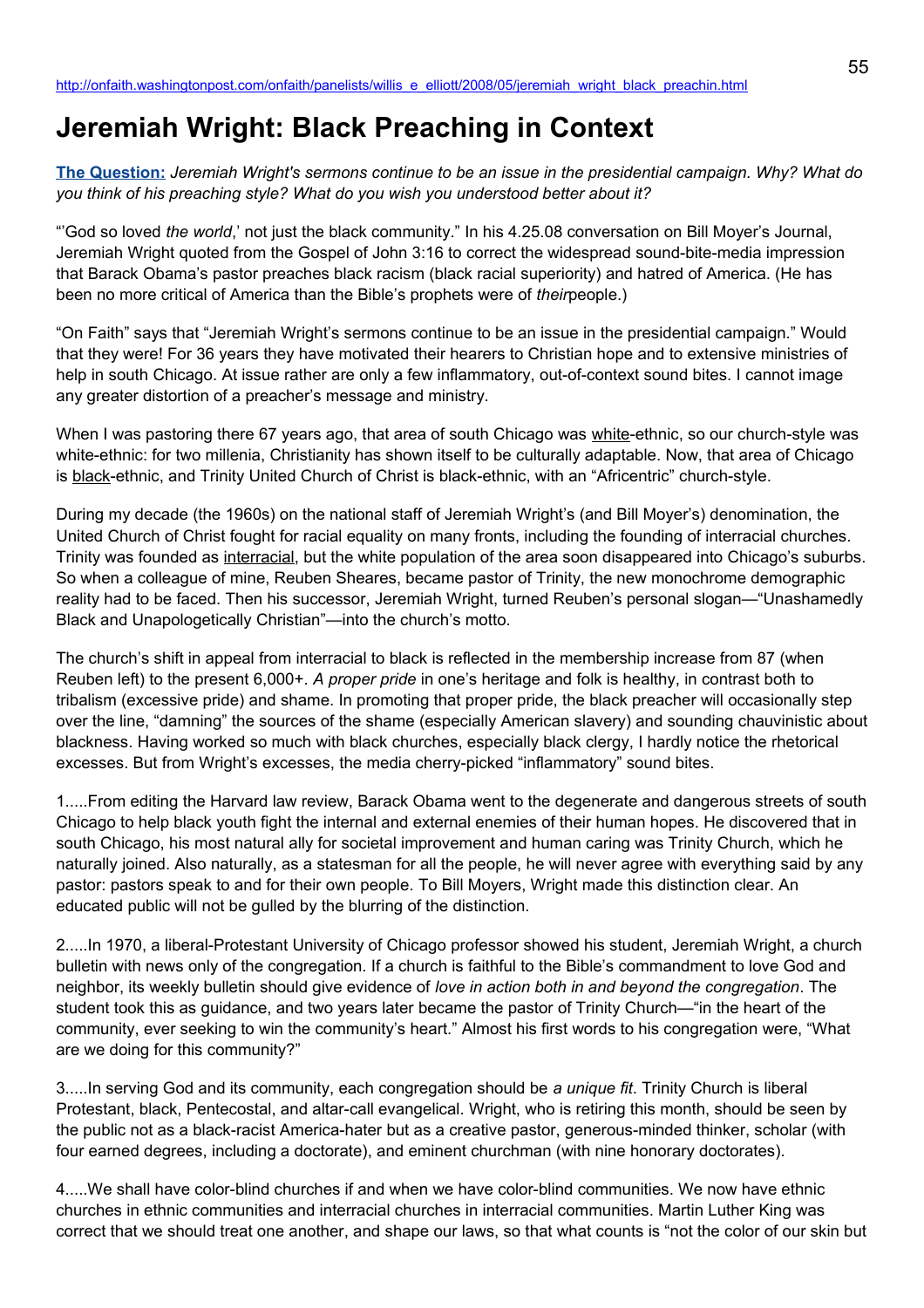the content of our character." But he was unfair in saying that "Sunday morning is the most segregated hour of the week." Unfair, for the historical fact is that all black Christians worshipped with white Christians until blacks decided to pull out and worship in the style of their culture (instead of continuing to worship in the style of the white culture).

5.....In 1976, four years after Jeremiah Wright became pastor of Trinity Church, our United Church of Christ elected its first black president. In 2008, I hope the United States of America elects *its* first black president.

**BY WILLIS E. ELLIOTT | MAY 1, 2008; 11:45 AM ET** 

#### **Comments**

**Please report offensive comments below.**

I appreciate your incite into the nature of Trinity U.C.C. The only thing that I take issue with is your "historical fact". I believe that the most overlooked Christian miracle on these shores is the mass conversion of slaves to an brand of Christianity that was peculiarly theirs. They developed a wonderful narrative and sung theology, encapsulated in the spirituals, when most were legally prohibited from reading, writing, or assembling freely. They gathered to pray and raised up ministers from among themselves in illegal but spiritual gatherings. Black nationalists have claimed that whites used Christianity to control the slaves. They tried but the black church did not come out of the church of the master but out of the encounter of the downtrodden with the risen Christ.

I would suggest that you read "The Prayer Tradition of Black Folk" by Harold Carter. Look at the works of Henry Mitchell such as "Black Preaching".

Of course there always have been some blacks in white congregations. However, most of the National Baptists, AME's, and black Pentecostals have an all black religious heritage. In fact with regard to the Pentecostals, many of the early white Pentecostals were ordained by Black ministers and then withdrew themselves. Asuza street was a black church.

**POSTED BY: NORMAN DOWE | JULY 6, 2008 9:29 PM [REPORT OFFENSIVE COMMENT](mailto:blogs@washingtonpost.com?subject=On%20Faith%20Panelists%20Blog%20%20%7C%20%20Norman%20Dowe%20%20%7C%20%20Jeremiah%20Wright:%20Black%20Preaching%20in%20Context%20%20%7C%20%204107878&body=%0D%0D%0D%0D%0D================%0D?__mode=view%26_type=comment%26id=4107878%26blog_id=618)**

Angela,

You are a fundamentalist PIG.

**POSTED BY: UCCER | MAY 5, 2008 1:05 AM [REPORT OFFENSIVE COMMENT](mailto:blogs@washingtonpost.com?subject=On%20Faith%20Panelists%20Blog%20%20%7C%20%20UCCer%20%20%7C%20%20Jeremiah%20Wright:%20Black%20Preaching%20in%20Context%20%20%7C%20%203372122&body=%0D%0D%0D%0D%0D================%0D?__mode=view%26_type=comment%26id=3372122%26blog_id=618)**

### THERESA

You wrote, ""For we know Him Who said, Vengeance is Mine; I will repay"

Remember, Vengence, not revenge.

We will all be judged, remember Jesus said, "Father forgive them" also Jesus said, "Love one another as I have loved you" and He meant absolutely everyone. There is more to being a Christian than knowing God's Name.

Pray for God's Will and may God bless you and plant a big smile in your heart.

Take care, be ready.

Sincerely, Thomas Paul Moses Baum.

**POSTED BY: THOMAS BAUM | MAY 3, 2008 10:56 AM [REPORT OFFENSIVE COMMENT](mailto:blogs@washingtonpost.com?subject=On%20Faith%20Panelists%20Blog%20%20%7C%20%20Thomas%20Baum%20%20%7C%20%20Jeremiah%20Wright:%20Black%20Preaching%20in%20Context%20%20%7C%20%203355605&body=%0D%0D%0D%0D%0D================%0D?__mode=view%26_type=comment%26id=3355605%26blog_id=618)**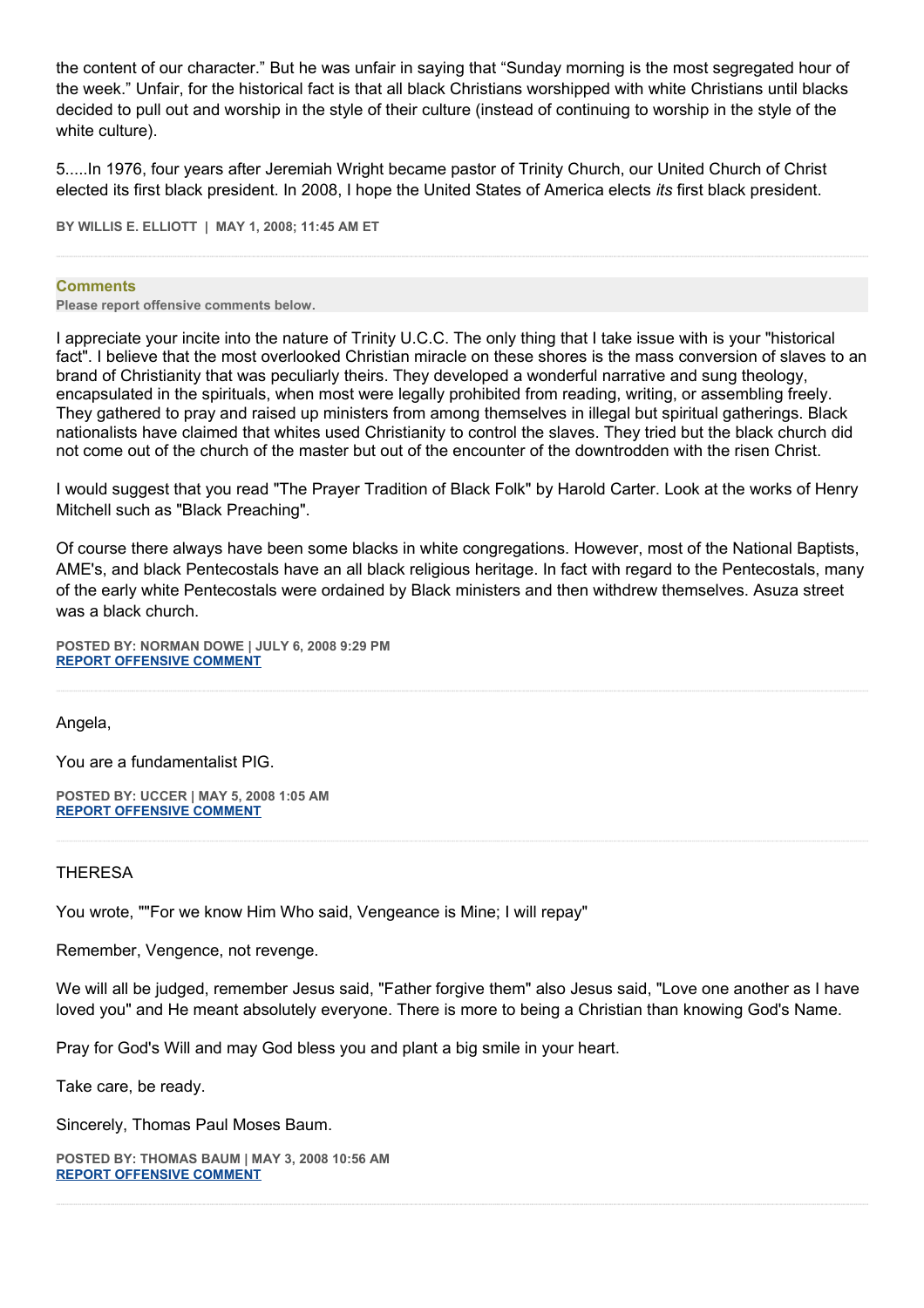Good to hear from you again: maybe we are always just a couple of decades out in front of everybody else. How are you doing? My ministry in California is limping along. I miss your words and still remember your sermon at my ordination. "Spoons!" They dug out with spoons!

I remember you and Lauree very fondly. How are the boys? Peg is still holding on. She will be 92 this August. Google or UCC me, and get in touch if you (or Bill) get a chance. Rev. C. Kit Wilke

**POSTED BY: REV. C. KIT WILKE | MAY 2, 2008 9:15 PM [REPORT OFFENSIVE COMMENT](mailto:blogs@washingtonpost.com?subject=On%20Faith%20Panelists%20Blog%20%20%7C%20%20Rev.%20C.%20Kit%20Wilke%20%20%7C%20%20Jeremiah%20Wright:%20Black%20Preaching%20in%20Context%20%20%7C%20%203348966&body=%0D%0D%0D%0D%0D================%0D?__mode=view%26_type=comment%26id=3348966%26blog_id=618)**

"Do you really think that God asked us to be more forgiving and loving than Him?"

Thomas Baum-

No. Yeshua asks us only to forgive (as He has forgiven us)and to pray for those who hurt us. The only way to be free from the anger and bitterness of being sinned against is through forgiveness.

Its not ours to judge. The LORD is Judge.

Its not ours to seek vengeance. Complete retribution and the meting out of justice rests with Him and He will exact full payment.

"For we know Him Who said, Vengeance is Mine; I will repay"

So, once again we don't agree.

Even so- best wishes.

**POSTED BY: THERESA | MAY 2, 2008 4:38 PM [REPORT OFFENSIVE COMMENT](mailto:blogs@washingtonpost.com?subject=On%20Faith%20Panelists%20Blog%20%20%7C%20%20theresa%20%20%7C%20%20Jeremiah%20Wright:%20Black%20Preaching%20in%20Context%20%20%7C%20%203347011&body=%0D%0D%0D%0D%0D================%0D?__mode=view%26_type=comment%26id=3347011%26blog_id=618)**

THERESA

Do you really think that God asked us to be more forgiving and loving than Him?

Take care, be ready.

Sincerely, Thomas Paul Moses Baum.

**POSTED BY: THOMAS BAUM | MAY 2, 2008 3:02 PM [REPORT OFFENSIVE COMMENT](mailto:blogs@washingtonpost.com?subject=On%20Faith%20Panelists%20Blog%20%20%7C%20%20Thomas%20Baum%20%20%7C%20%20Jeremiah%20Wright:%20Black%20Preaching%20in%20Context%20%20%7C%20%203346275&body=%0D%0D%0D%0D%0D================%0D?__mode=view%26_type=comment%26id=3346275%26blog_id=618)**

BGone-

No religion, no sin?

I suppose you have no pangs of conscience warning you not to commit an act and no sense of guilt when you have harmed another?

Many (if not most) people have a sense of right and wrong- although an ignored conscience will in time become a dulled conscience..

"Indeed, when Gentiles, who do not have the law, do by nature things required by the law, they are a law for themselves, even though they do not have the law, since they show that the requirements of the law are written on their hearts, their consciences also bearing witness, and their thoughts now accusing, now even defending them." Romans 2

There is nothing new in the world. Most societies consider antisocial behavior undesirable -even horrific- acts committed by a sociopath.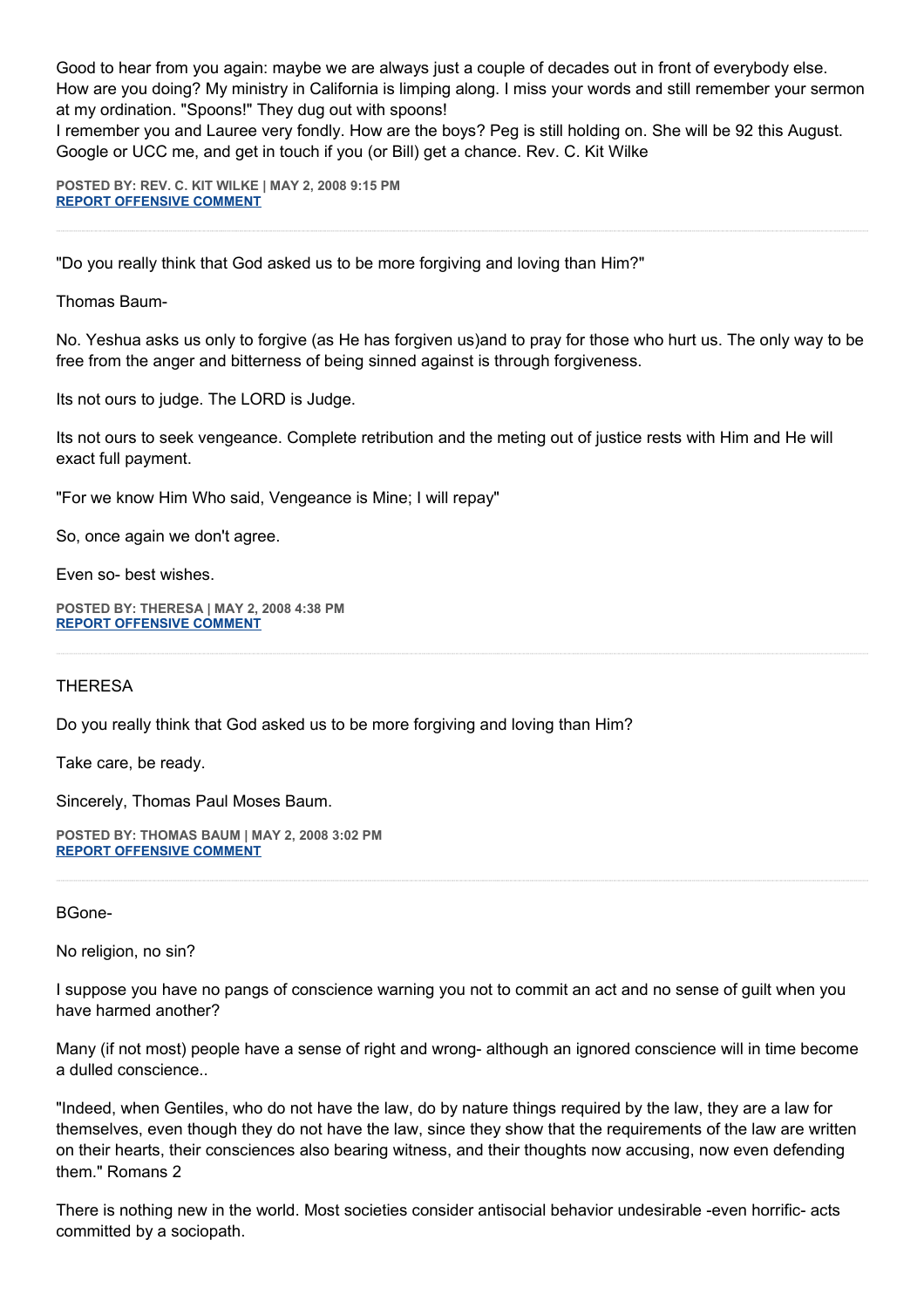The father in Austria who imprisoned his daughter and fathered seven children from her. He has no sin if he has no religion?

# BGone says-

"Don't want to be a sinner then don't join a religion."

Saying there is no sin does not expunge the problem of sin. To separate sin from religion- you may make up a new name for it- but sins (the acts) will still be sin. Sin is forever tied to religious law. Everyone who sins breaks the law- in fact... sin is lawlessness.

**POSTED BY: THERESA | MAY 2, 2008 1:51 PM [REPORT OFFENSIVE COMMENT](mailto:blogs@washingtonpost.com?subject=On%20Faith%20Panelists%20Blog%20%20%7C%20%20theresa%20%20%7C%20%20Jeremiah%20Wright:%20Black%20Preaching%20in%20Context%20%20%7C%20%203345647&body=%0D%0D%0D%0D%0D================%0D?__mode=view%26_type=comment%26id=3345647%26blog_id=618)**

## theresa:

Religion defines sin. Sin defines religion.

From the dictionary: sin, the willful breaking of religious law

Those without religion cannot sin. When President Bush said, "we are all sinners" he was only talking about people with religion. Since the GOP has a patent on religion he was only talking about Republicans.

Don't want to be a sinner then don't join a religion.

**POSTED BY: BGONE | MAY 2, 2008 12:36 PM [REPORT OFFENSIVE COMMENT](mailto:blogs@washingtonpost.com?subject=On%20Faith%20Panelists%20Blog%20%20%7C%20%20BGone%20%20%7C%20%20Jeremiah%20Wright:%20Black%20Preaching%20in%20Context%20%20%7C%20%203344893&body=%0D%0D%0D%0D%0D================%0D?__mode=view%26_type=comment%26id=3344893%26blog_id=618)**

### Angela-

Its good to know exactly what you believe and why you believe..

Judgment and mercy are attributes of G-d. All will be judged- but not all will receive mercy.

If all were to receive salvation- there would be no need hear the Good News and no need to accept or reject the Gospel.

When John tell us-

"The Word became flesh and made His dwelling among us. We have seen His glory, the glory of the One and Only, who came from the Father, full of grace and truth."

John is saying the Torah (the Law) has come in flesh to earth. If you sin outside the law- you will perish outside the law. If you sin under the law- you will be judged by the law. Redemption from the law comes through Yeshua Ha'Mashiach- through His sacrificial atonement for sin- through faith in His Blood. Its through His great love that we are given the way to be reconciled to Him.

Angela, we shouldn't be surprised by the resistance to the Gospel on these threads. It is a stumbling block to those under the law and foolishness to those outside the law.

But it is the Key to Life for those of us who have embraced it..

G-d's blessings to you this day, Sister.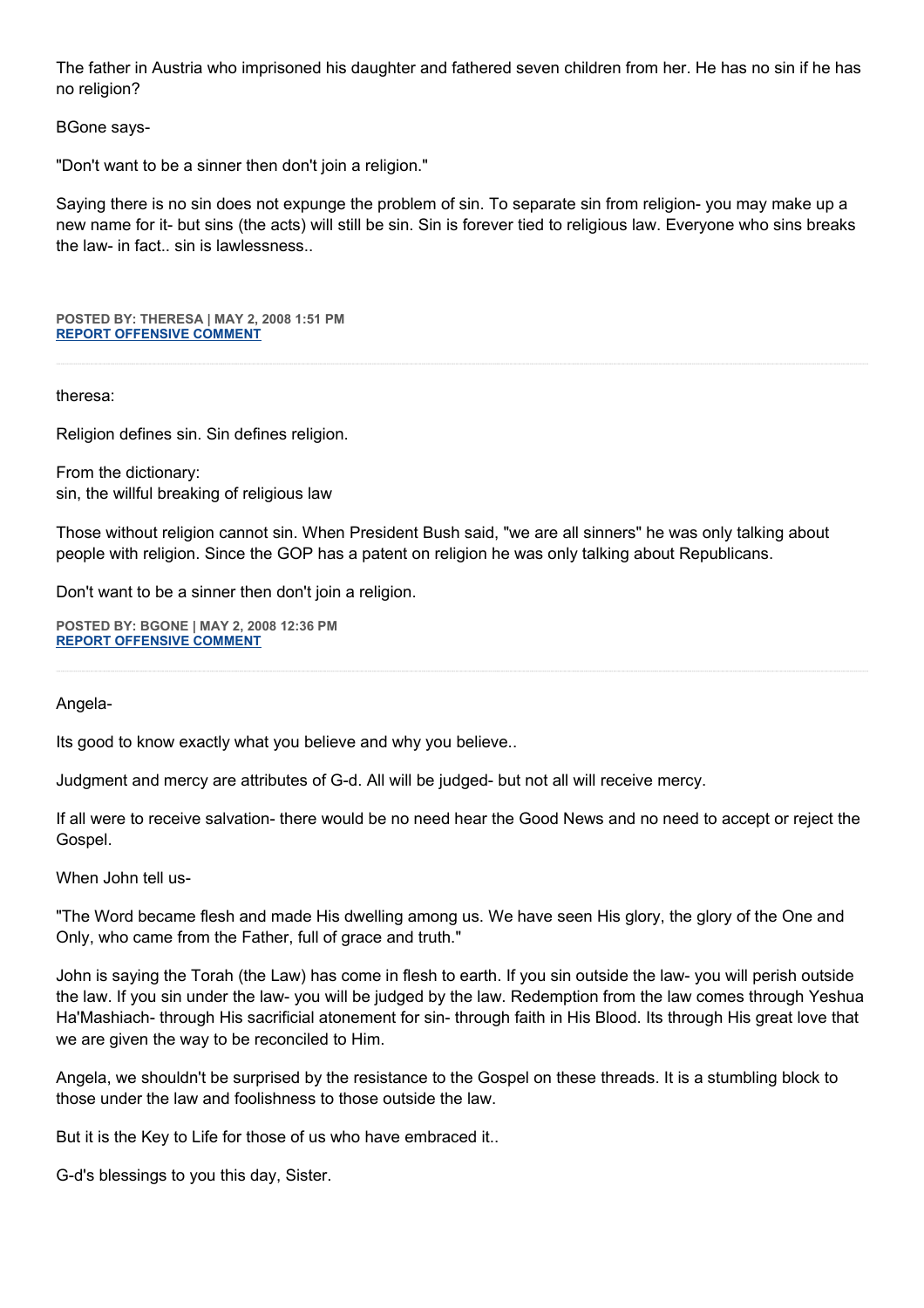"But from Wright's excesses, the media cherry-picked "inflammatory" sound bites. "

Not true. I heard whole sermons in their full and complete context, and what I heard was worse than the soundbite. Rev. Wright's sermons gave me no way I could misunderstand him. In fact, the media may have been actually being kind to Wright when they gave us the soundbites they did.

This isn't a soundbite issue, and I refuse to believe that I know more about this guy than Obama did after listening to him for 20 years. Quit acting shocked, Obama.

**POSTED BY: ALEX | MAY 2, 2008 11:12 AM [REPORT OFFENSIVE COMMENT](mailto:blogs@washingtonpost.com?subject=On%20Faith%20Panelists%20Blog%20%20%7C%20%20Alex%20%20%7C%20%20Jeremiah%20Wright:%20Black%20Preaching%20in%20Context%20%20%7C%20%203344258&body=%0D%0D%0D%0D%0D================%0D?__mode=view%26_type=comment%26id=3344258%26blog_id=618)**

Wow, finally some rational voices on Rev. Wright. Undoubtedly, everyone will agree with some of his comments. (I for example don't think much of AIDS conspiracies.) And his style is bombastic and over-the-top. But most of what he has been saying is plainly the truth. His greatest sin is probably in hurting Obama's chances by continuing to make the news.

Now, as for the news, oh, the news. Isn't proper journalism supposed to be a necessary condition for democracy? Nowadays we might as well be reading the National Inquirer than watching most of cable news.

**POSTED BY: JACK | MAY 2, 2008 4:49 AM [REPORT OFFENSIVE COMMENT](mailto:blogs@washingtonpost.com?subject=On%20Faith%20Panelists%20Blog%20%20%7C%20%20Jack%20%20%7C%20%20Jeremiah%20Wright:%20Black%20Preaching%20in%20Context%20%20%7C%20%203341266&body=%0D%0D%0D%0D%0D================%0D?__mode=view%26_type=comment%26id=3341266%26blog_id=618)**

The being in the burning bush explains how those "sound bytes" are all people hear. If that had been God then folks would hear what God wanted them to hear, the whole story delivered by a devout minister preaching from God's book, the Holy Bible. Is the Bible God's word?

Only if the supernatural being in the burning bush was God. It was Lucifer in the burning bush and Lucifer wins when all that is heard are sound bytes. Why was Reverend Wright preaching from Lucifer's book anyhow?

Don't you imagine money from those poor black folks on the south side is why Jeremiah Wright preaches? Has he done what Jesus told him to do, "sell all his earthly possessions and distribute what he gets to the poor"?

Lucifer lets His reps make all the money they can. I wonder if he or even our panelist here, Reverend Willis Elliott ever gave the "off the shelf -- rich man and poor woman" sermon -- how God loves the poor woman more than the rich man because she gave half of all she had while the rich man gave many more times her amount but it was only a small percentage of all he had?

It's obvious that the media believes the folks who attend Jeremiah Wright's church have "faith in him, Jeremiah Wright." The media needs to be informed that "faith is in God" not preachers.

Obama's faith is in God, required to be a candidate for any elected office even dog catcher. That's why he had to "throw Reverend Jeremiah Wright under the bus" -- demonstrate no faith in his preacher leaving "faith in God" in place. Why can't the media ever get anything straight?

**POSTED BY: BGONE | MAY 1, 2008 11:00 PM [REPORT OFFENSIVE COMMENT](mailto:blogs@washingtonpost.com?subject=On%20Faith%20Panelists%20Blog%20%20%7C%20%20BGone%20%20%7C%20%20Jeremiah%20Wright:%20Black%20Preaching%20in%20Context%20%20%7C%20%203338395&body=%0D%0D%0D%0D%0D================%0D?__mode=view%26_type=comment%26id=3338395%26blog_id=618)**

Well. All's I would say, Angela, is, if there' supposedly only one, logically-ineffable God, wouldn't you suppose such a God might be just a weetle bit bigger than demanding abused kids bow to people they know to be liars?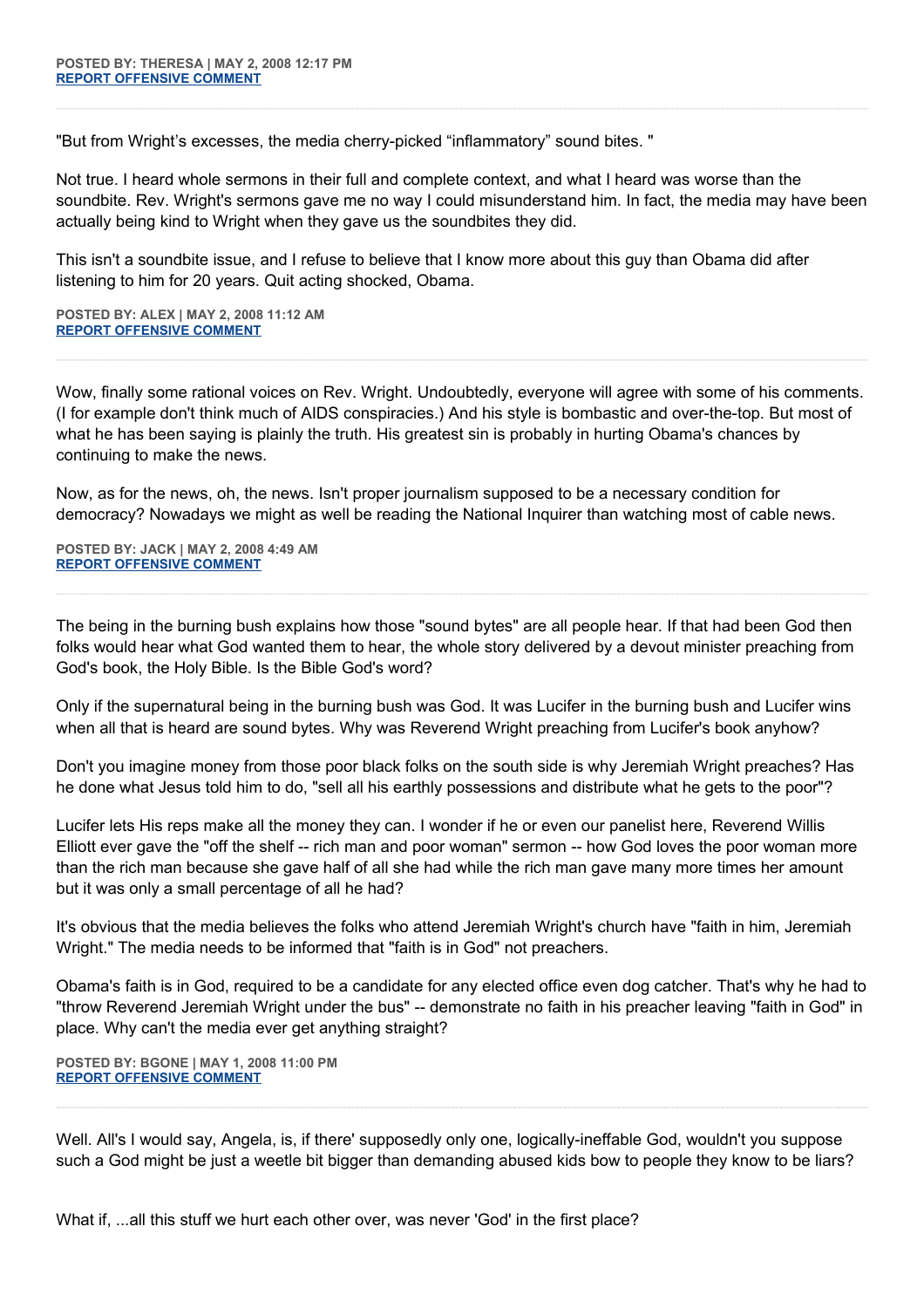What if, 'God' was never about this in the first place?

Lady knows I sure saw \*something,\* in my life.

Well this one, and the end of the last one, anyway.

What if 'God' is \*bigger\* than even 'his' sales reps know.

World big enough for the all of us yet, or must we fight \*again?\*

It's tiresome.

**POSTED BY: PAGANPLACE | MAY 1, 2008 6:55 PM [REPORT OFFENSIVE COMMENT](mailto:blogs@washingtonpost.com?subject=On%20Faith%20Panelists%20Blog%20%20%7C%20%20Paganplace%20%20%7C%20%20Jeremiah%20Wright:%20Black%20Preaching%20in%20Context%20%20%7C%20%203336743&body=%0D%0D%0D%0D%0D================%0D?__mode=view%26_type=comment%26id=3336743%26blog_id=618)**

## TO ANGELA

I am not "sugar coating" the Gospel, actually the word Gospel means GOOD NEWS does it not?

Did not the angels at Jesus's birth announce, "This is GOOD NEWS that is for ALL PEOPLE"?

If the GOOD NEWS is not ultimately for all than it is not good news at all but good enough news and good enough news is absolutely horrible news.

Did not Jesus say something to the effect that "Heaven and earth shall pass away but My Word shall never pass away", well what do you think, "My Word", He was talking about? He was talking about Himself and He is Pure Love, the Trinity is Pure Love and God has a Plan, what do you think being a Christian is?

Some people speak as if All Prophecy has been fulfilled, well it hasn't been, but it WILL.

I would like to ask a question or so, why does it seem that so many people that call themselves "christian" once them become "christian" they become so judgemental of others rather than looking at themself? How come they condemn others? Jesus clearly said, "Judge not, lest ye be judged", did He Not? Jesus said, "I have come into the world not to condemn the world but that the world might be saved", did He not?

Some people repent of their sins, yet may not use the terminology that suits you but God knows what is in their heart. Saying words is saying words and God knows the difference between saying words and what comes from the heart, God is God, I'm not, I am just a messenger.

You can underestimate God if you wish, but something to think about: Divine Justice and Divine Mercy go hand in hand.

The bible is not God, God is God.

Take care, be ready.

Sincerely, Thomas Paul Moses Baum.

**POSTED BY: THOMAS BAUM | MAY 1, 2008 6:18 PM [REPORT OFFENSIVE COMMENT](mailto:blogs@washingtonpost.com?subject=On%20Faith%20Panelists%20Blog%20%20%7C%20%20Thomas%20Baum%20%20%7C%20%20Jeremiah%20Wright:%20Black%20Preaching%20in%20Context%20%20%7C%20%203336490&body=%0D%0D%0D%0D%0D================%0D?__mode=view%26_type=comment%26id=3336490%26blog_id=618)**

Paganplace, I'm really sorry about some things that happened to you and I can honestly say that we've all tried to do the right thing and sometime really bad things happen to people who are kind, giving, loving, helping others in need tu we still do need a savior. When I mention the mystery of God; there are some things that He has revealed to those who would believe and then there are some things that I can't say as I don't have the mind of God but I do know this: There is a Sovereign God that will show mercy to those who humble themselves and in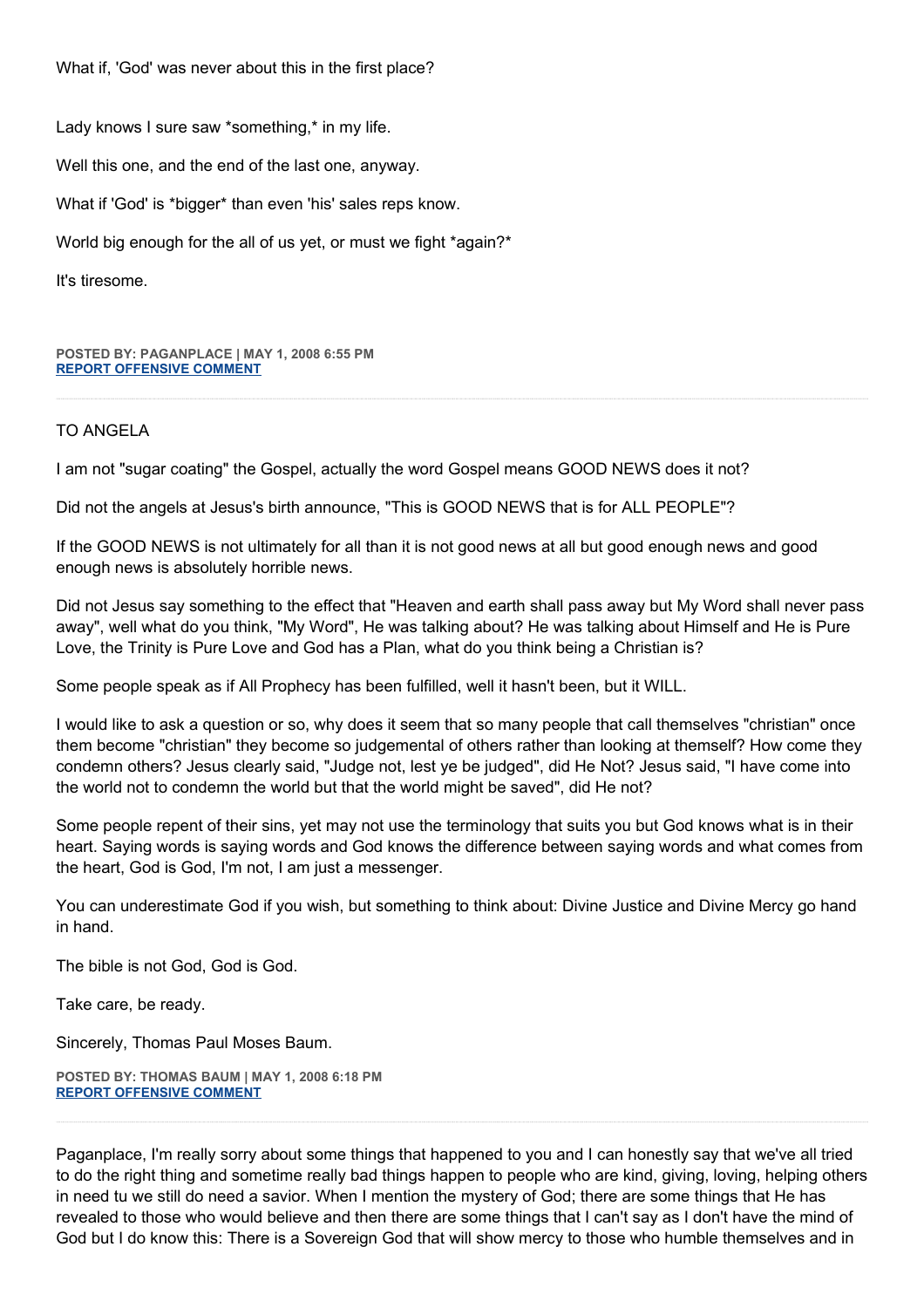the end He will judge the world in righteousness. Also, did you ever read the post from earlier. Humility goes a long way. Pride as you can see from this situation with Pastor comes before a fall!

**POSTED BY: ANGELA | MAY 1, 2008 4:26 PM [REPORT OFFENSIVE COMMENT](mailto:blogs@washingtonpost.com?subject=On%20Faith%20Panelists%20Blog%20%20%7C%20%20Angela%20%20%7C%20%20Jeremiah%20Wright:%20Black%20Preaching%20in%20Context%20%20%7C%20%203335842&body=%0D%0D%0D%0D%0D================%0D?__mode=view%26_type=comment%26id=3335842%26blog_id=618)**

"If you are not concerned with the salvation of souls, then you are not a Christian. I totally and humbly agree..."

Will say this, though, no, I'm not concerned with the 'salvation of souls,' because we are not 'damned' in the first place.

I'm one of those lucky-duckoffs that remembers previous lives. It's haunted me since the day I came to consciousness that I hurt some people, while I was \*damn\* sure I was doing the right thing.

There is no 'original sin' or 'forgiveness' that makes that right. Cause that's just not the world.

You can beat the crap out of a kid over it, but it just doesn't make these things reality, never mind a decent substitute for reason when it comes to an election.

You want strident belief, I spent the first five years of this life trying to report back to my unit. It's not about 'original sin,' it's about, 'What in the Mother's name are we doing to each other.'

It's not about 'needing to be saved,' it's about, 'Holy Mother, how did I get convinced to do that to another bunch of unseen human beings?'

What I was 'saved' from was not 'original sin'

It was from, \*not paying attention to what I was doing.\*

**POSTED BY: PAGANPLACE | MAY 1, 2008 4:18 PM [REPORT OFFENSIVE COMMENT](mailto:blogs@washingtonpost.com?subject=On%20Faith%20Panelists%20Blog%20%20%7C%20%20Paganplace%20%20%7C%20%20Jeremiah%20Wright:%20Black%20Preaching%20in%20Context%20%20%7C%20%203335782&body=%0D%0D%0D%0D%0D================%0D?__mode=view%26_type=comment%26id=3335782%26blog_id=618)**

" Angela:

PaganPlace. There's nothing more to say about this: again, we in our natural state are blinded by the wants, needs and pride of this world. Those without the spirit cannot understand spiritual things as it's foolishness to them. It's part of the mystery of God."

If it's so mysterious to you, could be you better back off.

Go figure.

**POSTED BY: PAGANPLACE | MAY 1, 2008 4:01 PM [REPORT OFFENSIVE COMMENT](mailto:blogs@washingtonpost.com?subject=On%20Faith%20Panelists%20Blog%20%20%7C%20%20Paganplace%20%20%7C%20%20Jeremiah%20Wright:%20Black%20Preaching%20in%20Context%20%20%7C%20%203335664&body=%0D%0D%0D%0D%0D================%0D?__mode=view%26_type=comment%26id=3335664%26blog_id=618)**

PaganPlace. There's nothing more to say about this: again, we in our natural state are blinded by the wants, needs and pride of this world. Those without the spirit cannot understand spiritual things as it's foolishness to them. It's part of the mystery of God. I believed just what you believed several years ago but without God humbling you and softening your heart to His message, you will see it just the way you do now. Men (humankind) cannot convert the soul but we are commanded to speak the truth in love. Charles Hadden Spurgeon wants said: If you are not concerned with the salvation of souls, then you are not a Christian. I totally and humbly agree...

**POSTED BY: ANGELA | MAY 1, 2008 3:56 PM [REPORT OFFENSIVE COMMENT](mailto:blogs@washingtonpost.com?subject=On%20Faith%20Panelists%20Blog%20%20%7C%20%20Angela%20%20%7C%20%20Jeremiah%20Wright:%20Black%20Preaching%20in%20Context%20%20%7C%20%203335624&body=%0D%0D%0D%0D%0D================%0D?__mode=view%26_type=comment%26id=3335624%26blog_id=618)**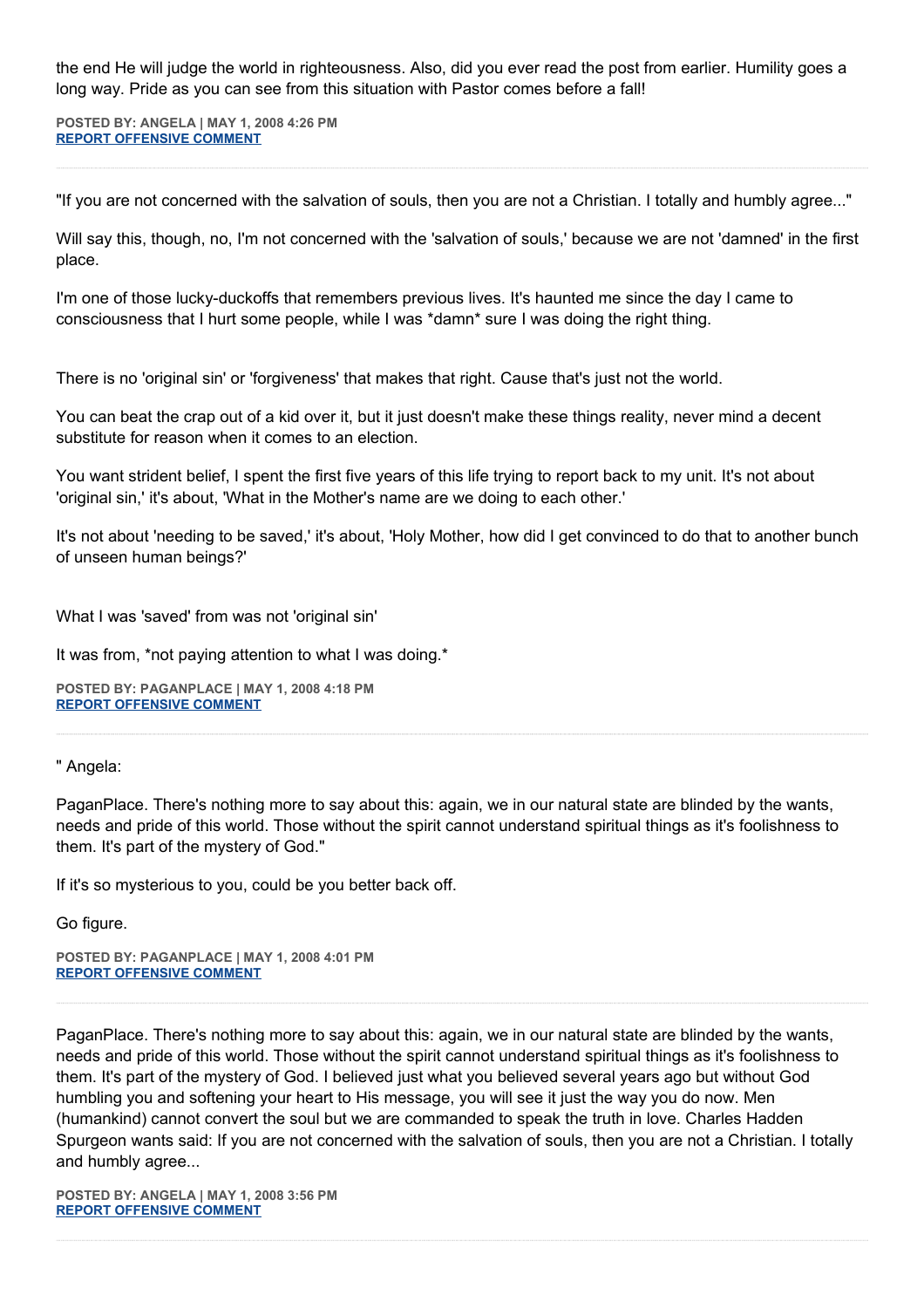""We in our fallen state can't understand mercy and justice at the same time""

Again, nonsense. :)

Mercy was me not crushing the windpipe of a man who raped me. Justice was lecturing him at swordpoint while I led him in circles till I was reasonably sure his Christian arse couldn't find my house again. :)

**POSTED BY: PAGANPLACE | MAY 1, 2008 3:55 PM [REPORT OFFENSIVE COMMENT](mailto:blogs@washingtonpost.com?subject=On%20Faith%20Panelists%20Blog%20%20%7C%20%20Paganplace%20%20%7C%20%20Jeremiah%20Wright:%20Black%20Preaching%20in%20Context%20%20%7C%20%203335622&body=%0D%0D%0D%0D%0D================%0D?__mode=view%26_type=comment%26id=3335622%26blog_id=618)**

"Paganplace.

"We in our fallen state can't understand mercy and justice at the same time"

Nonsense!

Who taught you that?

**POSTED BY: PAGANPLACE | MAY 1, 2008 3:51 PM [REPORT OFFENSIVE COMMENT](mailto:blogs@washingtonpost.com?subject=On%20Faith%20Panelists%20Blog%20%20%7C%20%20Paganplace%20%20%7C%20%20Jeremiah%20Wright:%20Black%20Preaching%20in%20Context%20%20%7C%20%203335584&body=%0D%0D%0D%0D%0D================%0D?__mode=view%26_type=comment%26id=3335584%26blog_id=618)**

I'll note, too, that Christian doctrine strongly identifies, and always has identified, the fear of personal death with the notion the world must be ending.

You know this, right?

Since you guys had power we've never \*not\* been on the brink of Apocalypse.

Can'[t say I didn't think so myself in previous lives, and for that I'm sorry. But.

It's.

Tiresome.

You can't end the world with your religion.

You can only hurt people trying.

One thing that Reverend Wright said about your Jesus you could hearken to, is he said Jesus said something about his Dah having people of other tribes and Houses and whatever that means to book people.

Frankly, if he claimed the Pope had to wear pink frilly undies, it'd be worth the whole exercise if someone got it.

**POSTED BY: PAGANPLACE | MAY 1, 2008 3:47 PM [REPORT OFFENSIVE COMMENT](mailto:blogs@washingtonpost.com?subject=On%20Faith%20Panelists%20Blog%20%20%7C%20%20Paganplace%20%20%7C%20%20Jeremiah%20Wright:%20Black%20Preaching%20in%20Context%20%20%7C%20%203335559&body=%0D%0D%0D%0D%0D================%0D?__mode=view%26_type=comment%26id=3335559%26blog_id=618)**

Paganplace.

We in our fallen state can't understand mercy and justice at the same time. The agnostic and/or atheist belief is that who is Jeus (God in the flesh) to be passive/agressive. That is not what John 3:16 means: It means that He knew from the very beginning that Adam and Eve would think they were wise in their own eyes and of course, since He is God, He had made a way where his mercy and justice would prevail. God doesn't need us but He loves us. Would you want someone you love to just be your robot or would you want them to love you for yourself. Let me ask you a question: A sense of danger excites; a sense of security puts to sleep. A company of gamblers in the sixth story are told that the building is on fire. One of them answers, "We have the key to the fire escape," and all continue the game. Suddenly one exclaims, "The key is lost"; all immediately spring to their feet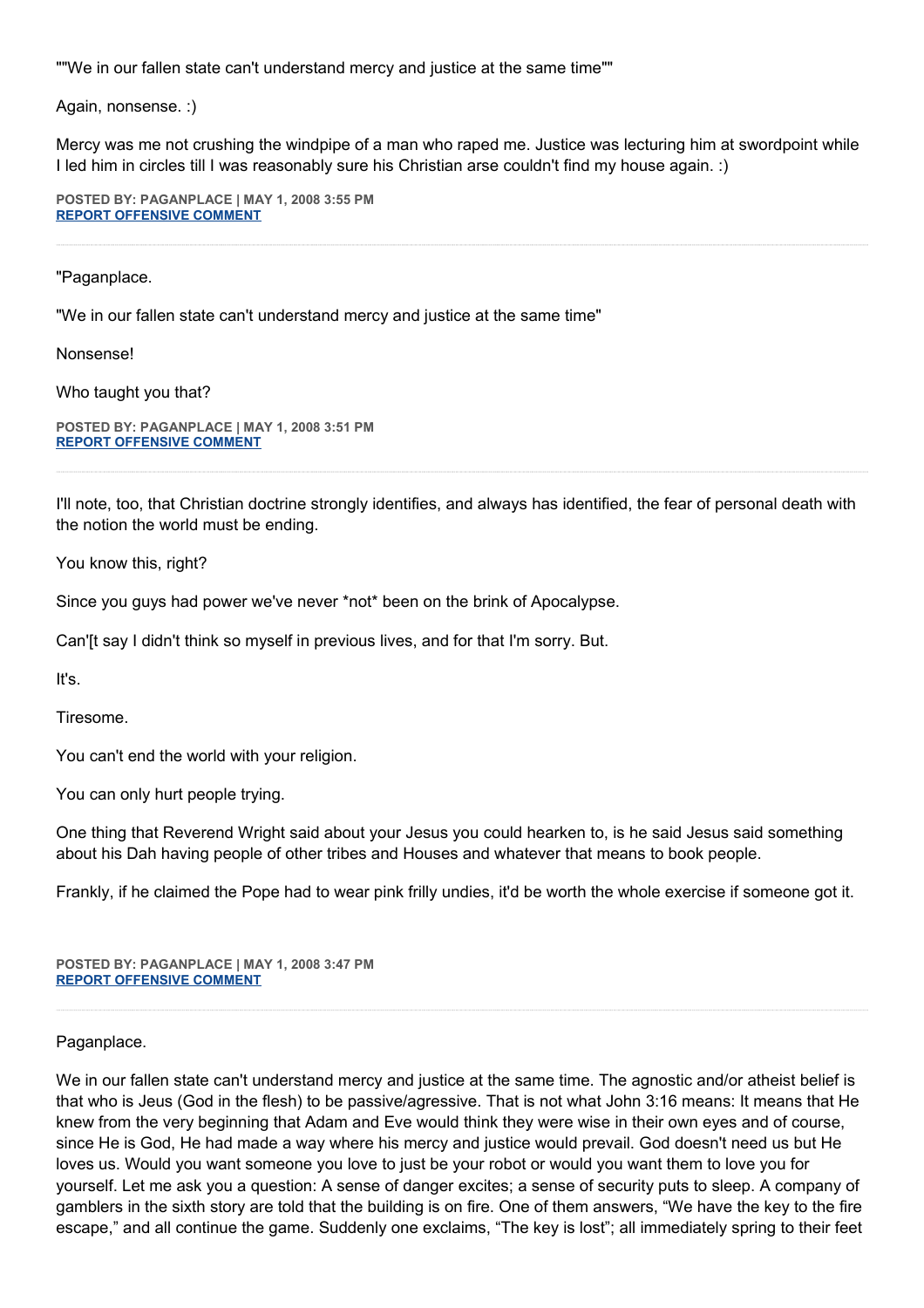and endeavor to escape. Pride and humility are opposites. Those who seek to please self and those who sincerely aim at the approbation of God belong to two entirely different stocks. It is far from a pleasant task for a physician to tell an unsuspecting patient that his or her heart is organically diseased or to announce to a young person engaging in strenuous activities that his lungs are in such a condition he is totally unfit for violent exertions; nevertheless it is the physician's duty to break such news. Now if this principle holds good in connection with our mortal bodies, how much more so with regard to our never dying spirits. True, there are some doctors who persuade themselves that there are times when it is expedient for them to withhold such information from their patients, but a true physician of souls is never justified in concealing the more distasteful aspect of the truth from those who are under his care. If he is to be free from their blood, he must unsparingly expose the plague of their hearts. One incurs no guilt when there is a willingness of mind and a desire of heart to do the thing commanded but no capacity to carry it out. But where there is capacity (competent faculties) but unwillingness, there is guilt— wherever disaffection for God exists so does sin. Man's moral inability consists of an inveterate aversion for God, and it is this corruption of heart which alone has influence to prevent the proper use of the faculties with which he is endowed, and issues in acts of sin and rebellion against God.

**POSTED BY: ANGELA | MAY 1, 2008 3:46 PM [REPORT OFFENSIVE COMMENT](mailto:blogs@washingtonpost.com?subject=On%20Faith%20Panelists%20Blog%20%20%7C%20%20Angela%20%20%7C%20%20Jeremiah%20Wright:%20Black%20Preaching%20in%20Context%20%20%7C%20%203335552&body=%0D%0D%0D%0D%0D================%0D?__mode=view%26_type=comment%26id=3335552%26blog_id=618)**

'Truth' is cheap.

Information costs.

If you want an easy way out, take your 'truth' and make a go of it.

If you want a license to rule, consider that it ain't gonna happen.

You think yourself mighty and righteous, ...stop spending the meek's' inheritance.

**POSTED BY: PAGANPLACE | MAY 1, 2008 3:41 PM [REPORT OFFENSIVE COMMENT](mailto:blogs@washingtonpost.com?subject=On%20Faith%20Panelists%20Blog%20%20%7C%20%20Paganplace%20%20%7C%20%20Jeremiah%20Wright:%20Black%20Preaching%20in%20Context%20%20%7C%20%203335517&body=%0D%0D%0D%0D%0D================%0D?__mode=view%26_type=comment%26id=3335517%26blog_id=618)**

Wow Theresa; God bless you; absolutely the gospel truth.

Your Sister, in Christ...

**POSTED BY: ANGELA | MAY 1, 2008 3:34 PM [REPORT OFFENSIVE COMMENT](mailto:blogs@washingtonpost.com?subject=On%20Faith%20Panelists%20Blog%20%20%7C%20%20Angela%20%20%7C%20%20Jeremiah%20Wright:%20Black%20Preaching%20in%20Context%20%20%7C%20%203335490&body=%0D%0D%0D%0D%0D================%0D?__mode=view%26_type=comment%26id=3335490%26blog_id=618)**

"But who has possession of the whole truth? We are pilgrims on earth. Everyone is just a visitor here for a short while. Life is a wonderful adventure AND a place of shadows.."

Can't argue, there, you're talking to a Pagan who consecrates her flashlights. But that 'john 3:16' is the most blatant piece of passive-aggression we've mischanced to be subject to in this Western civilization.

It says, 'You're so inherently horrible according to God that only kneeling to the same God's semi-human sacrifice of his own son can possibly 'save' you from the same idea of 'sin' that supposedly 'doomed' you in the first place.

All I can say about the Christian idea of Jesus going through Hell to 'save people from 'sin' is' ...what if it \*worked?\*

What if it's not a cargo cult.

What if, if it ever needed to be in the first place,

What if it \*worked?\*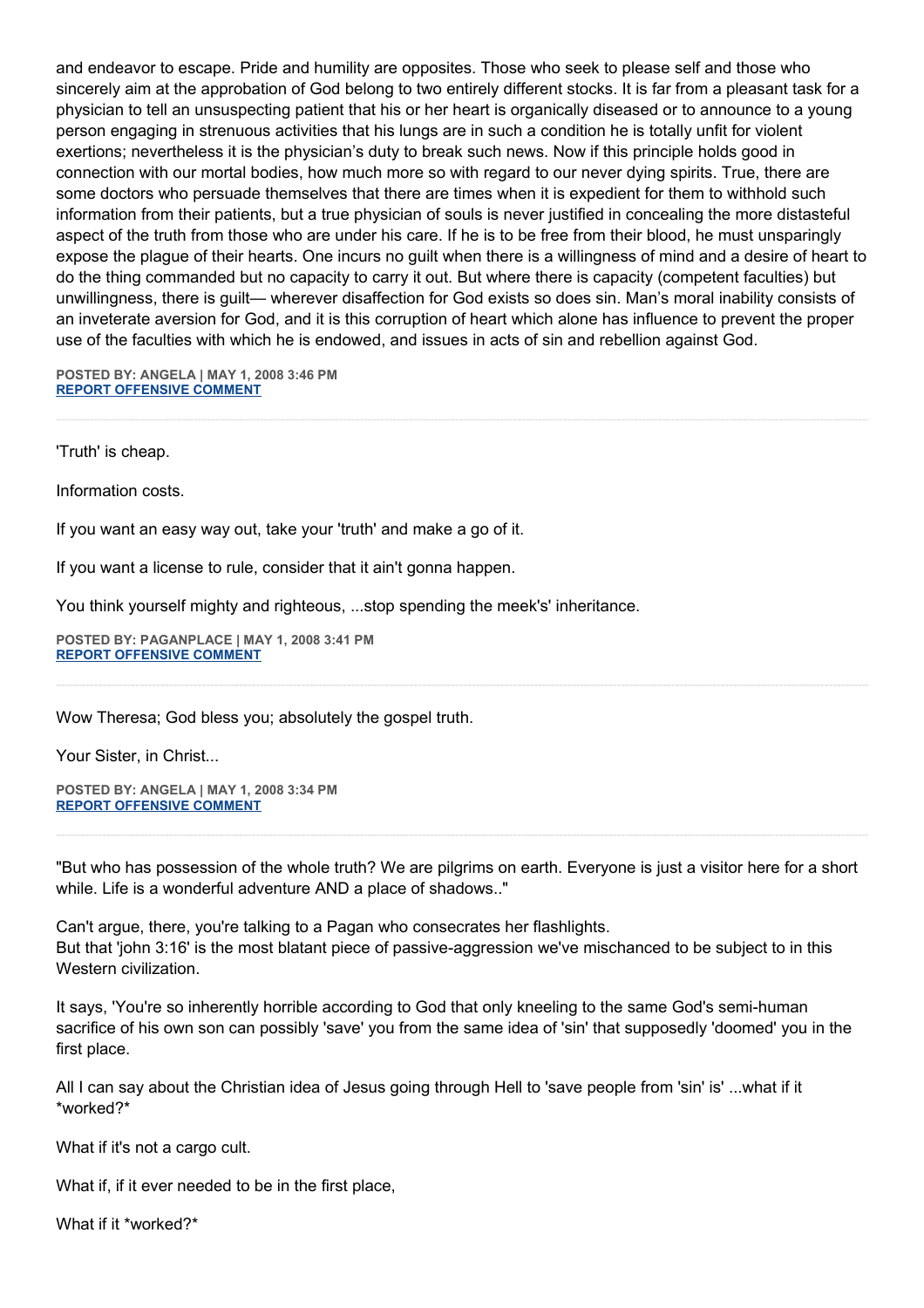Can we drive on, now?

Seems a lot of people who insist I accept Jesus as my Savior are pretty convinced that his little execrise didn't actually conquer that 'original sin' after all...

That 'John 3:16' says nothing but what any abuser says, 'Something inarticulable is wrong with you, so you must obey.'

It's one of my little rules in life.

I don't respond to passive-aggression. Even if I want to.

And if your God ain't big enough to let someone like me run around, pardon if I submit that in our Republic, we might actually wanna look at candidates' policies?

"I will pray as I often do that G-d reveal His truth and His will to me (and to you too : ). :

**POSTED BY: PAGANPLACE | MAY 1, 2008 3:32 PM [REPORT OFFENSIVE COMMENT](mailto:blogs@washingtonpost.com?subject=On%20Faith%20Panelists%20Blog%20%20%7C%20%20Paganplace%20%20%7C%20%20Jeremiah%20Wright:%20Black%20Preaching%20in%20Context%20%20%7C%20%203335481&body=%0D%0D%0D%0D%0D================%0D?__mode=view%26_type=comment%26id=3335481%26blog_id=618)**

I mean.

Do you understand... The difference here, Oh, Old Reverend Guy?

People are afraid the liberal guy Obama is gonna change his tune to like, oppress the white race or something, cause he went to a church where a 60's guy, when given national spotlight, said some 60's stuff...

As opposed to, say, a candidate like McCain, who's actually quite publicly \*changed his policies to accommodate his white Fundie preacher supporters to promote war and torture and exploitation of workers, etc etc.)

Obama has remained consistent.

McCain has shown himself malleable to extremist preachers.

**POSTED BY: PAGANPLACE | MAY 1, 2008 3:05 PM [REPORT OFFENSIVE COMMENT](mailto:blogs@washingtonpost.com?subject=On%20Faith%20Panelists%20Blog%20%20%7C%20%20Paganplace%20%20%7C%20%20Jeremiah%20Wright:%20Black%20Preaching%20in%20Context%20%20%7C%20%203335328&body=%0D%0D%0D%0D%0D================%0D?__mode=view%26_type=comment%26id=3335328%26blog_id=618)**

"I have come into the world not to condemn the world but that the world might be saved"

Thomas Baum-

This is echoed in John 3:16-18

"For G-d so loved the world that He gave His one and only Son, that whoever believes in Him shall not perish but have eternal life. For G-d did not send His Son into the world to condemn the world, but to save the world through Him. Whoever believes in Him is not condemned, but whoever does not believe stands condemned already because he has not believed in the Name of G-d's one and only Son."

# You ask-

"Doesn't it seem that there are some that are more "Christ-like" in their hearts that don't believe in God whereas some that believe in God are anything but "Christ-like" in their hearts?"

When I consider the holiness of G-d, I understand "all my righteous acts are like filthy rags". No matter how I might desire to achieve the perfection of the law- I can never earn my way back to G-d through my kindness and good works. Like the foreshadowing of the "blood on the doorposts" in the Passover- I need the Blood of Yeshua to cover my unrighteousness and redeem me from the law.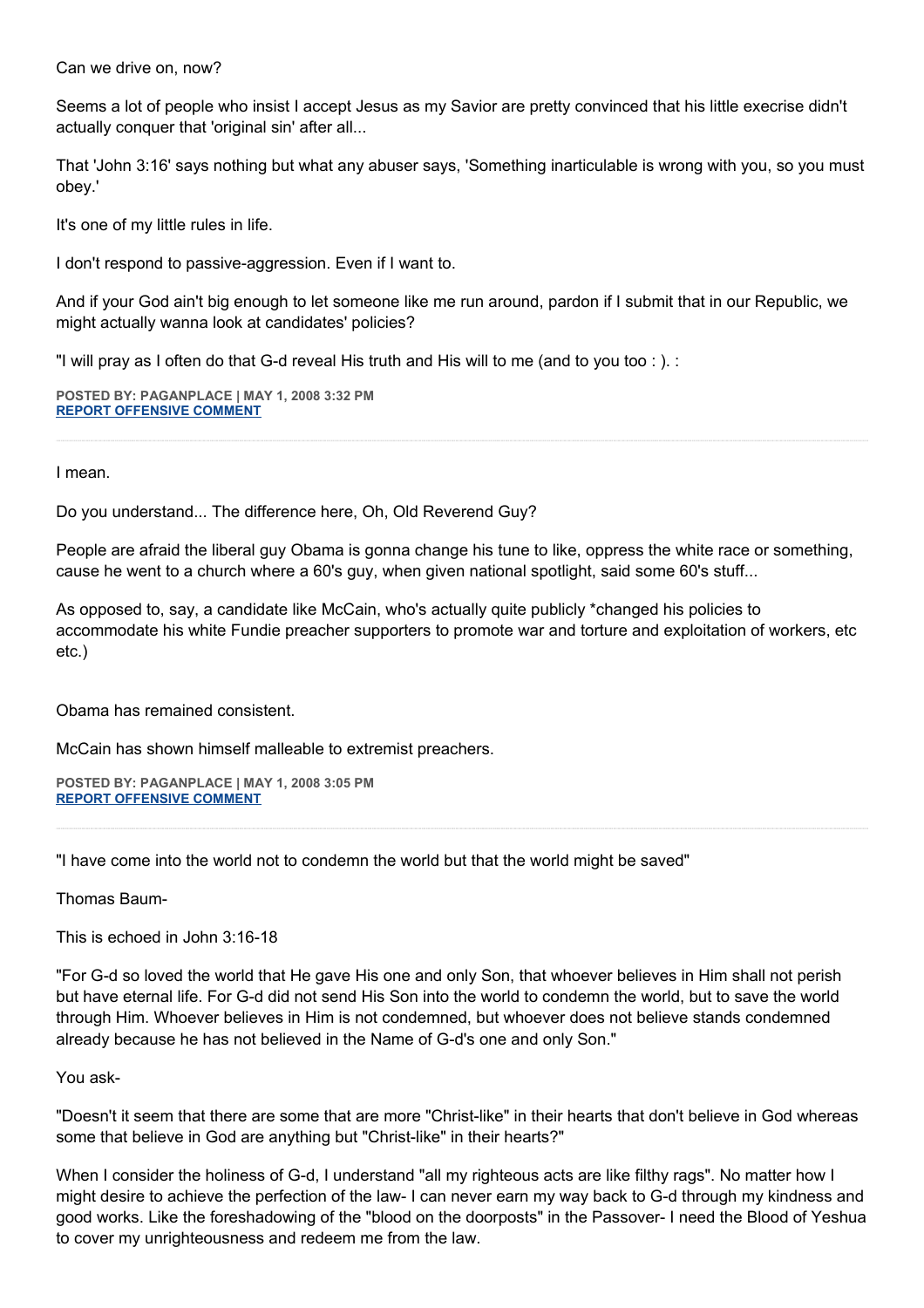So- I can't judge others through their actions. I don't believe their actions will ensure their salvation.

You ask-

"Do you think that God is more interested in how we treat each other rather than a bunch of hollow words?"

I believe G-d is interested in both- Like the father of the prodigal son- He speaks Words to guide His childen and desires that His children use wisdom in their choices. And when a child rejects Him and suffers from the loss- He will run to embrace the returning child.

So- we disagree.

But who has possession of the whole truth? We are pilgrims on earth. Everyone is just a visitor here for a short while. Life is a wonderful adventure AND a place of shadows..

I will pray as I often do that G-d reveal His truth and His will to me (and to you too : ).

Best wishes.

**POSTED BY: THERESA | MAY 1, 2008 3:03 PM [REPORT OFFENSIVE COMMENT](mailto:blogs@washingtonpost.com?subject=On%20Faith%20Panelists%20Blog%20%20%7C%20%20theresa%20%20%7C%20%20Jeremiah%20Wright:%20Black%20Preaching%20in%20Context%20%20%7C%20%203335315&body=%0D%0D%0D%0D%0D================%0D?__mode=view%26_type=comment%26id=3335315%26blog_id=618)**

""'God so loved the world,' not just the black community." In his 4.25.08 conversation on Bill Moyer's Journal, Jeremiah Wright quoted from the Gospel of John 3:16 "

You do realize of course, that that passage they keep waving at sports events is profoundly-and-obviously an encapsulation of the passive-aggression of those who \*want\* religion to rule America, not the actual candidate in question?

I mean, base principles here.

'God' 'So loved the world' (he supposedly made so horrible that without some great amount of grace he would otherwise obliterate unless everyone were very, very, good, and maybe he'd wipe it out anyway, but 'forgive' some of those he'd otherwise torture forever...'

That's yer 'John 3:16.'

Gods, it's no \*wonder\* so many Christians can't wrap their heads around the idea Obama's his own man.

This \*isn't about\* \*you.\* This is about our nation.

Gods.

Get over it.

You don't like this preacher, listen to Obama, don't go running to a guy who changed his policies on war and torture to \*appeal to Hagee.\*

**POSTED BY: PAGANPLACE | MAY 1, 2008 3:00 PM [REPORT OFFENSIVE COMMENT](mailto:blogs@washingtonpost.com?subject=On%20Faith%20Panelists%20Blog%20%20%7C%20%20Paganplace%20%20%7C%20%20Jeremiah%20Wright:%20Black%20Preaching%20in%20Context%20%20%7C%20%203335294&body=%0D%0D%0D%0D%0D================%0D?__mode=view%26_type=comment%26id=3335294%26blog_id=618)**

Thomas Baum, I have to ask you this: everything Theresa stated in her post was God's word. Also, let me ask you something; aren't those who don't believe in God: kind, giving, loving. I know several people who are right now atheists. If they died today: do you believe from God's word: they would go to heaven. How is it that I always, always read your posts and they're very warm but not preaching the Gospel. What do you teach. What's wrong with a lot of pastors and teachers who tell people just say a prayer and ask Jesus to come into your heart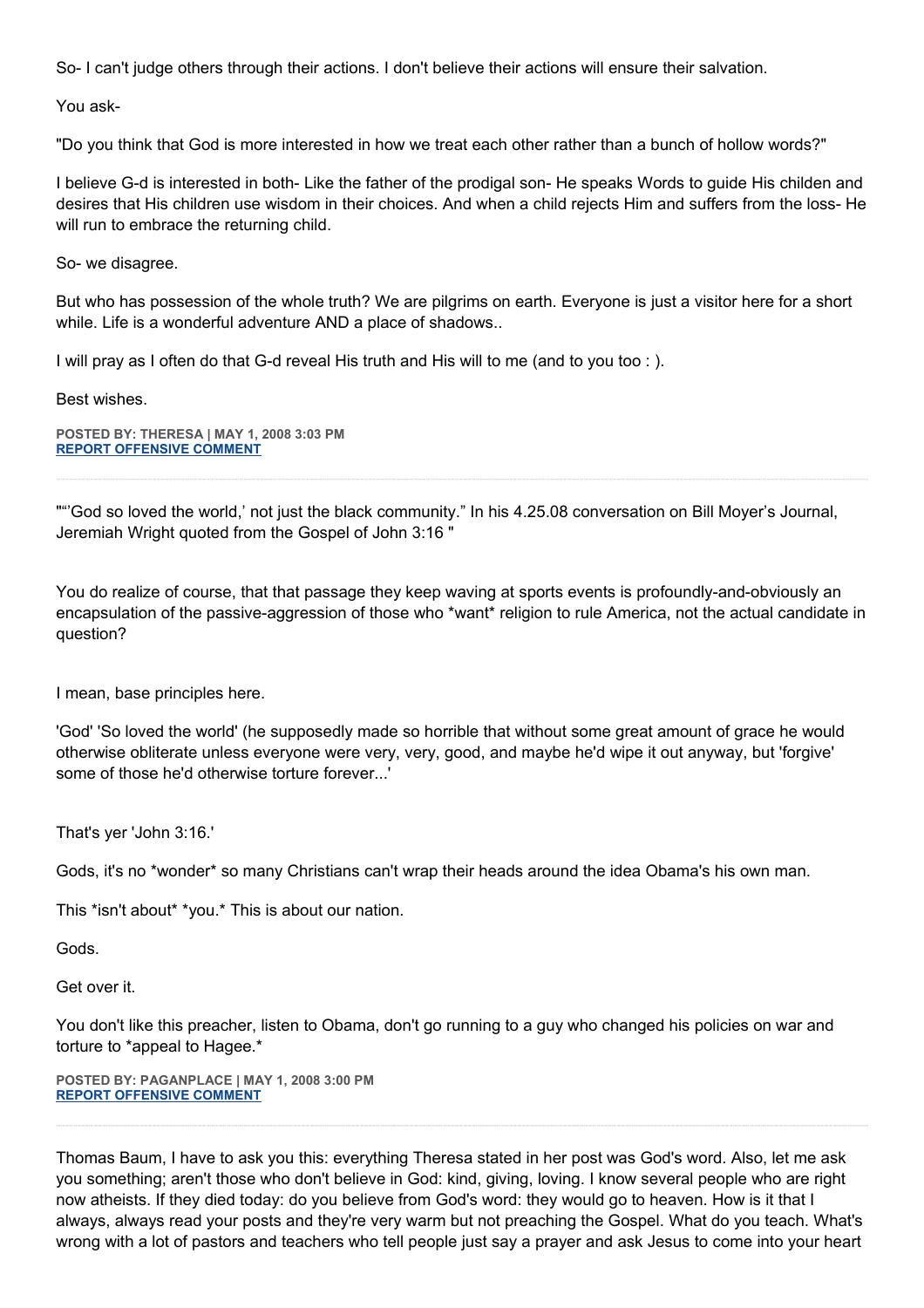without repentance. You see over and over again in scripture: Repent! How about all the parables in the bible. Do you believe those who don't believe in Him will be with Him; how can you tell people that. What does Matthew 5;16 state: 17"Do not think that I have come to abolish the Law or the Prophets; I have not come to abolish them but to fulfill them. 18I tell you the truth, until heaven and earth disappear, not the smallest letter, not the least stroke of a pen, will by any means disappear from the Law until everything is accomplished. 19Anyone who breaks one of the least of these commandments and teaches others to do the same will be called least in the kingdom of heaven, but whoever practices and teaches these commands will be called great in the kingdom of heaven. How about the wide and narrrow road. We can't just teach the mercy and forgiveness of God. That's why people say oh, I've done everything under the son but God is a forgiving God; yes, most definitely: He's Love but He's also a Righteous Judge. Do you feel that those who tell people the truth of the Gospel are unloving and judgmental? What's more loving than to tell people the truth. What does Peter tell the crowd in Acts 32;36-38 "Therefore let all Israel be assured of this: God has made this Jesus, whom you crucified, both Lord and Christ." 37When the people heard this, they were cut to the heart and said to Peter and the other apostles, "Brothers, what shall we do?" 38Peter replied, "Repent and be baptized, every one of you, in the name of Jesus Christ for the forgiveness of your sins. And you will receive the gift of the Holy Spirit.

One of my sisters in Christ said to me the other day: I spent so many years in church and I never really understood the gospel; as she stated: she didn't see herself clearly: in the eyes of Scripture. She stated: she was kind, giving and loving. She realized she was a sinner along time ago but never walked in the opposite direction of her sin. If people are not convicted of their sin, they will come to Jesus for the wrong reasons and this is the new gospel in the pulpits now. We should speak the truth in love, not sugar-coat the gospel

**POSTED BY: ANGELA | MAY 1, 2008 2:31 PM [REPORT OFFENSIVE COMMENT](mailto:blogs@washingtonpost.com?subject=On%20Faith%20Panelists%20Blog%20%20%7C%20%20Angela%20%20%20%7C%20%20Jeremiah%20Wright:%20Black%20Preaching%20in%20Context%20%20%7C%20%203335141&body=%0D%0D%0D%0D%0D================%0D?__mode=view%26_type=comment%26id=3335141%26blog_id=618)**

## THERESA

Thank you for your reply and your greeting and I also wish you the best.

Jesus is Who He said that He Is and however you feel that God wants you to live your life, live it that way, I would never tell you or anyone else to do it differently, however we all have different "jobs", so to speak, and mine is to speak.

Jesus said many things, not just the ones that you wrote, when asked by the apostles about who can be saved, He replied, "With man it is impossible but with God All Things are possible", I take that as to be all GOOD THINGS. He also said, "I have come into the world not to condemn the world but that the world might be saved".

As far as being born again for one thing we seem to put our own time limit on it but God didn't. As far as becoming "childlike" as opposed to childish, doesn't it sometimes seem that some that call themselves's "christian" seem very childish as opposed to "childlike"? Doesn't it seem that there are some that are more "Christ-like" in their hearts that don't believe in God whereas some that believe in God are anything but "Christlike" in their hearts?

Have you ever heard the phrase, actions speak louder than words, do you think that God is more interested in how we treat each other rather than a bunch of hollow words, remember when He said, "I desire mercy, not sacrifice", mere words ain't mercy.

I am just a messenger, FOLLOW JESUS, don't follow me but night is approaching and I am here to tell the whole world that God's Victory will be for the entire human race and for all of creation as in {the new heavens and the new earth}.

I have an awesome responsibility and I don't take it lightly, if you would be so kind as to pray for God's Will to Be Done as it is written in the prayer that Jesus gave to the apostles when they asked Him to teach them how to pray, I would be most appreciative.

Take care, be ready, hang in there He hung in there for us.

Sincerely, Thomas Paul Moses Baum.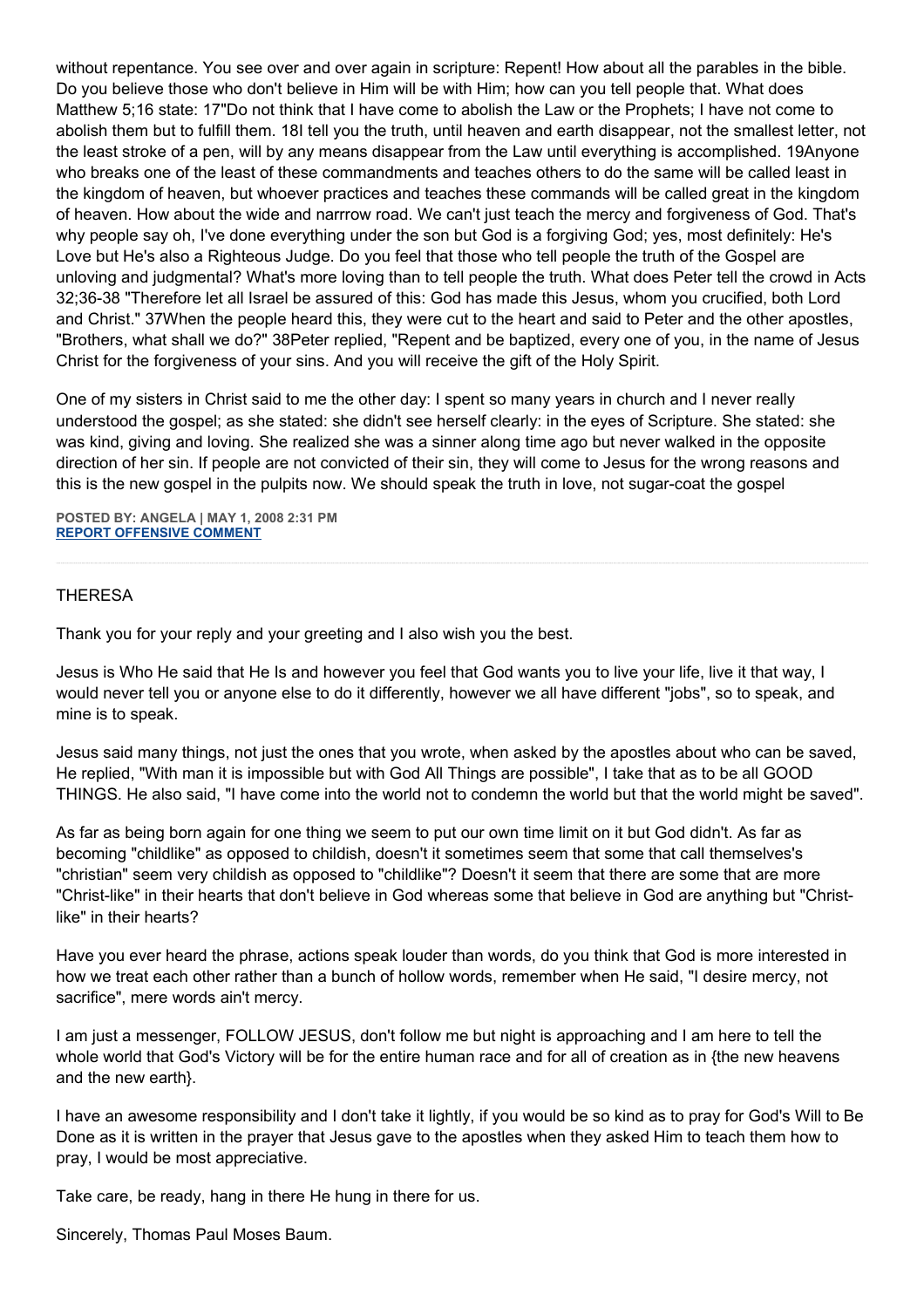# Thomas Baum-

You post to correct me for "misinterpreting" the words of Yeshua.

Maybe you have an intimate knowledge of G-d and can understand His deep Truths because you have had a supernatural experience.

But I base all my belief and understanding on the Word of G-d past down to us through the ages.

You say-

"Seems to me that so many want to tell others that they know how to get to Jesus and only the way that they know is the proper way whereas Jesus said NO SUCH THING."

Yeshua did say many things:

John 3:3 -- Yeshua answered and said to him, "Most assuredly, I say to you, unless one is born again, he cannot see the kingdom of God."

Matt. 18:3 --(Yeshua) said, "Assuredly, I say to you, unless you are converted and become as little children, you will by no means enter the kingdom of heaven."

Luke 13:3 --(Yeshua said) "I tell you, no; but unless you repent you will all likewise perish.

John 6:53 --Then Yeshua said to them, "Most assuredly, I say to you, unless you eat the flesh of the Son of Man and drink His blood, you have no life in you."

And from John 8-

-- Then Yeshua spoke to them again, saying, "I am the light of the world. He who follows Me shall not walk in darkness, but have the light of life."

-- "I am One who bears witness of Myself, and the Father who sent Me bears witness of Me." Then they said to Him, "Where is Your Father?" Yeshua answered, "You know neither Me nor My Father. If you had known Me, you would have known My Father also." And He said to them, "You are from beneath; I am from above. You are of this world; I am not of this world. Therefore I said to you that you will die in your sins; for if you do not believe that I am He, you will die in your sins."

-- Yeshua said to them, "Most assuredly, I say to you, before Abraham was, I AM."

You say-

"Jesus forced Himself on no one, did He?"

No, He doesn't. He has given us free will. The choice is ours:

Deut 30:15-18 -- See, I set before you today Life and prosperity, death and destruction. For I command you today to love the LORD your God, to walk in His ways, and to keep His commands, decrees and laws; then you will live and increase, and the LORD your God will bless you in the land you are entering to possess. But if your heart turns away and you are not obedient, and if you are drawn away to bow down to other Gods and worship them, I declare to you this day that you will certainly be destroyed..

You say-

"God has a Plan."

I agree. We disagree on the perimeters of His plan.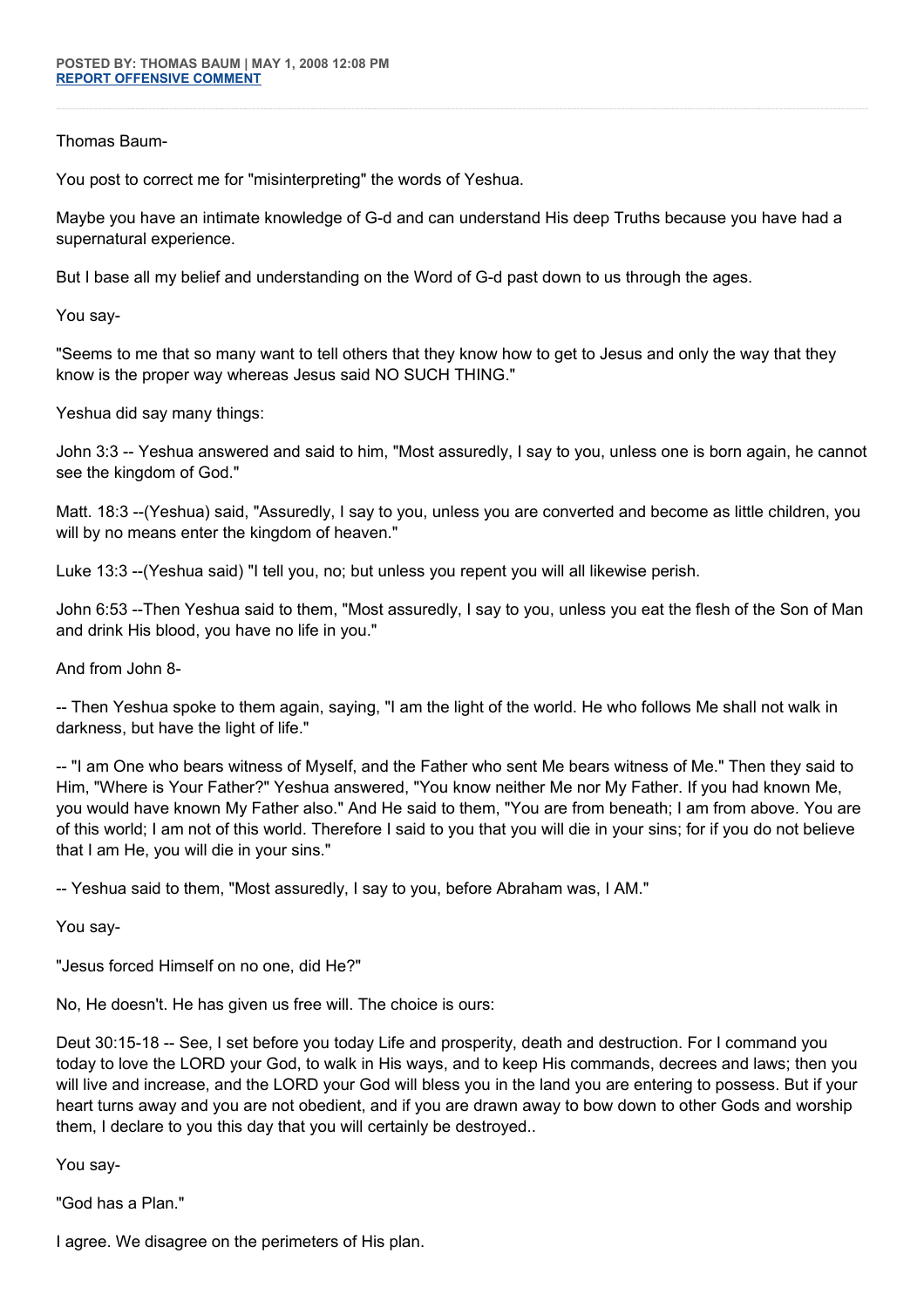Best wishes to you.

**POSTED BY: THERESA | MAY 1, 2008 7:23 AM [REPORT OFFENSIVE COMMENT](mailto:blogs@washingtonpost.com?subject=On%20Faith%20Panelists%20Blog%20%20%7C%20%20theresa%20%20%7C%20%20Jeremiah%20Wright:%20Black%20Preaching%20in%20Context%20%20%7C%20%203332367&body=%0D%0D%0D%0D%0D================%0D?__mode=view%26_type=comment%26id=3332367%26blog_id=618)**

# **THERESA**

You wrote, "Jesus said, I am the way the truth and the life, no man cometh unto the Father but through me."

Maybe you should read what you wrote, Jesus said He is the Way to The Father but He did not say anything about the way to Him, did He?

Seems to me that so many want to tell others that they know how to get to Jesus and only the way that they know is the proper way whereas Jesus said NO SUCH THING.

Doesn't it seem that so many people seem to want to tell others how to live their life?

Jesus forced Himself on no one, did He?

God has a Plan, I don't underestimate it, in fact it is much better than some think that it is and it is much better than some want it to be.

Take care, be ready.

Sincerely, Thomas Paul Moses Baum.

**POSTED BY: THOMAS BAUM | APRIL 30, 2008 7:11 PM [REPORT OFFENSIVE COMMENT](mailto:blogs@washingtonpost.com?subject=On%20Faith%20Panelists%20Blog%20%20%7C%20%20Thomas%20Baum%20%20%7C%20%20Jeremiah%20Wright:%20Black%20Preaching%20in%20Context%20%20%7C%20%203326616&body=%0D%0D%0D%0D%0D================%0D?__mode=view%26_type=comment%26id=3326616%26blog_id=618)**

And another one misses the point. Lying from the pulpit for what ever reason is unjustifiable.

**POSTED BY: GARYD | APRIL 29, 2008 10:22 PM [REPORT OFFENSIVE COMMENT](mailto:blogs@washingtonpost.com?subject=On%20Faith%20Panelists%20Blog%20%20%7C%20%20Garyd%20%20%7C%20%20Jeremiah%20Wright:%20Black%20Preaching%20in%20Context%20%20%7C%20%203319102&body=%0D%0D%0D%0D%0D================%0D?__mode=view%26_type=comment%26id=3319102%26blog_id=618)**

QUESTION:

"Jesus said, I am the way the truth and the life, no man cometh unto the Father but through me. DO YOU BELIEVE THIS AND DO YOU THINK ISLAM IS A WAY TO SALVATION "???

Rev. Jeremiah Wright's ANSWER: "Jesus also said, other sheep have I who are not of this fold".

Willis Elliot-

Yeshua was speaking to His beloved people (the Jews) of the Gentile believers from all nations.

Do you agree with Jeremiah Wright's statement?

Has he knowingly and deliberately misquoted scripture out of context?

Please read the scripture (in context) he flippantly quoted to the laughs and snorts of his listeners:

John 10

Yeshua said:

"Most assuredly, I say to you, he who does not enter the sheepfold by the door, but climbs up some other way, the same is a thief and a robber. But He who enters by the door is the Shepherd of the sheep. To Him the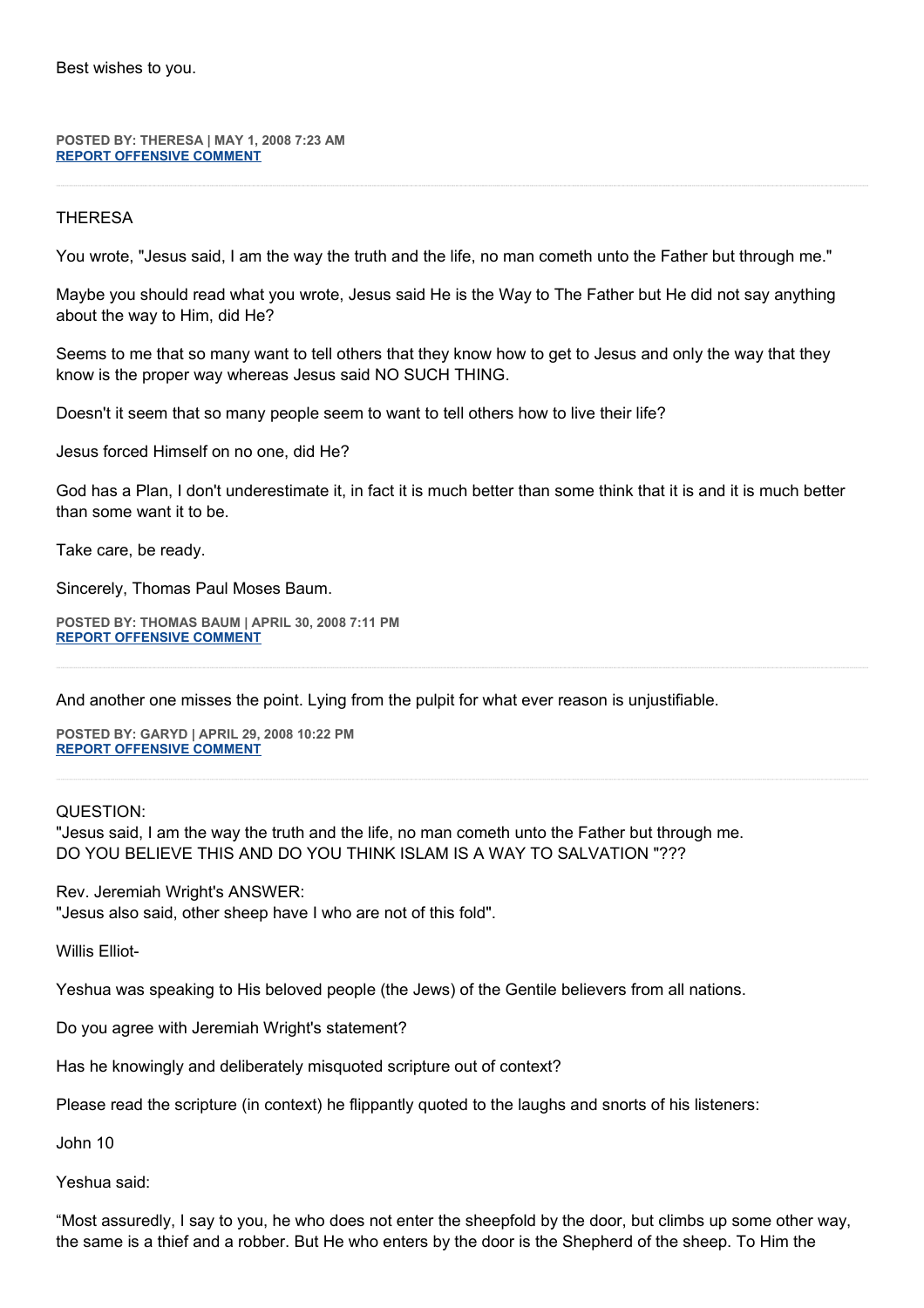doorkeeper opens, and the sheep hear His voice; and He calls His own sheep by name and leads them out. And when He brings out His own sheep, He goes before them; and the sheep follow Him, for they know His voice. Yet they will by no means follow a stranger, but will flee from him, for they do not know the voice of strangers."

Yeshua used this illustration, but they did not understand the things which He spoke to them.

Then Yeshua said to them again,

"Most assuredly, I say to you, I am the door of the sheep. All who ever came before Me are thieves and robbers, but the sheep did not hear them. I am the door. If anyone enters by Me, he will be saved, and will go in and out and find pasture. The thief does not come except to steal, and to kill, and to destroy. I have come that they may have Life, and that they may have it more abundantly."

"I am the good shepherd. The good shepherd gives His life for the sheep. But a hireling, he who is not the shepherd, one who does not own the sheep, sees the wolf coming and leaves the sheep and flees; and the wolf catches the sheep and scatters them. The hireling flees because he is a hireling and does not care about the sheep. I am the good shepherd; and I know My sheep, and am known by My own. As the Father knows Me, even so I know the Father; and I lay down My life for the sheep. And other sheep I have which are not of this fold; them also I must bring, and they will hear My voice; and there will be one flock and one shepherd."

**POSTED BY: THERESA | APRIL 28, 2008 10:43 PM [REPORT OFFENSIVE COMMENT](mailto:blogs@washingtonpost.com?subject=On%20Faith%20Panelists%20Blog%20%20%7C%20%20theresa%20%20%7C%20%20Jeremiah%20Wright:%20Black%20Preaching%20in%20Context%20%20%7C%20%203310995&body=%0D%0D%0D%0D%0D================%0D?__mode=view%26_type=comment%26id=3310995%26blog_id=618)**

Willis: Thank you for sharing your perspective.

In past generations blacks were thought to be less than human. Human slavery and in the years following Jim Crow until the present the terror

of lynchings of blacks, native americans, jews and catholics is part of the American Story. Today we have an opportunity to face the ugly picture of our past and consciously turn away from

thinking errors and false mis guided belief.

I am grateful that Pastor Wright has taken time to speak to the question of race and religion in America. Jim **Turturro** 

**POSTED BY: THE REV. JAMES CARROLL-TURTURRO, UCC | APRIL 28, 2008 4:50 PM [REPORT OFFENSIVE COMMENT](mailto:blogs@washingtonpost.com?subject=On%20Faith%20Panelists%20Blog%20%20%7C%20%20The%20Rev.%20James%20Carroll-Turturro,%20UCC%20%20%7C%20%20Jeremiah%20Wright:%20Black%20Preaching%20in%20Context%20%20%7C%20%203308662&body=%0D%0D%0D%0D%0D================%0D?__mode=view%26_type=comment%26id=3308662%26blog_id=618)**

Thank you for your analysis of the Black Church and your comment, "I cannot image any greater distortion of a preacher's message and ministry." The sadness for me is the fact that we may never bridge that gap of having others understand what our needs are and have been as African American people. Especially, when we are in a time when people are saying, "Enough already, stop your whining." The treatment in stores, in housing, at work, etc. still exists although not nearly as bad. All you need is one time for a child (I work with children) to say something that takes you back to a time when you had hoped you would never hear certain things again. The Black Church has not filled me with hatred even though it has often been our only place to talk about real racial issues. In fact, my belief in the Word of God has challenged me to examine my own beliefs and to make sure I am loving and giving to people of all colors. When I faced my own fears, things became so much better for me. To ignore race, color, gender, etc. is not the way but to embrace our differences and learn from each other will always be the way.

**POSTED BY: MARY | APRIL 28, 2008 3:30 PM [REPORT OFFENSIVE COMMENT](mailto:blogs@washingtonpost.com?subject=On%20Faith%20Panelists%20Blog%20%20%7C%20%20Mary%20%20%7C%20%20Jeremiah%20Wright:%20Black%20Preaching%20in%20Context%20%20%7C%20%203308104&body=%0D%0D%0D%0D%0D================%0D?__mode=view%26_type=comment%26id=3308104%26blog_id=618)**

I been a Christian for 31 years and there should not be a black or white church. That is where the problem really is and that sin comes from the heart. We as Christians should remember the Great Commission and preach the Gospel of Jesus Christ and if you do that everything else will be set in order. Getting Save,Sanctify and fill with the Holy Ghost should be the message to live a life in Christ our Lord. A spiritual heart transplant will take care of the other stuff.